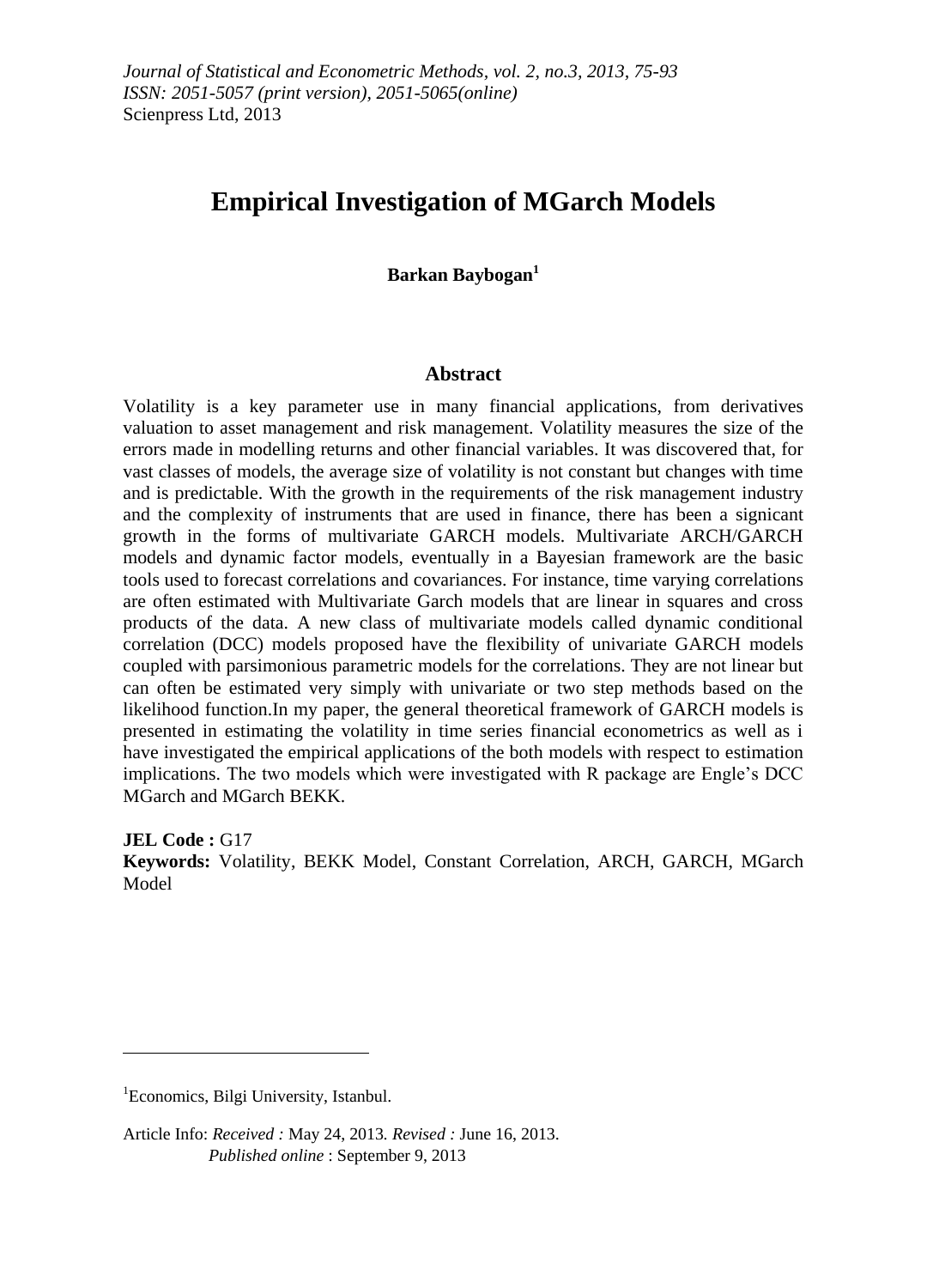# **1 Introduction**

## **1.1 What is stock volatility ?**

Stock volatility is the conditional standard deviation of stock returns in statistical words. The explanation behind the fact that volatility is important is that it has many applications briefly described as below :

- Option (derivative) pricing
- $\triangleleft$  Risk management, e.g. value at risk (VaR)
- Asset allocation
- $\div$  Interval forecasts

# **1.2 Properties of ARCH/GARCH Models**

Since our primary interest is modeling changes in variance because the volatility across markets and assets often move together over time, ARCH & GARCH models have many useful applications which include asset pricing models, portfolio selection, hedging, Var and volatility spillover among different assets and markets and modelling the temporary dependence of second moments among variables is challenging in financial econometrics. Main properties of ARCH/GARCH models are :

- Provides improved estimations of the local variance (volatility)
- Not necessarily concerned with better forecasts
- Can be integrated into ARMA models
- Useful in modeling financial time series

## **1.3 Autoregressive Conditional Heteroscedasticity**

ARCH is invented by Engle (1982) in order to explain the volatility of inflation rates. In a basic ARCH (1) framework, conditional variance of a shock at time t is a function of the squares of past shocks. (Recall, h is the variance and  $\epsilon$  is a "shock," "news" or "error". Addingly, since the conditional variance needs to be nonnegative, the conditions have to be met. If  $\alpha_1 = 0$ , then the conditional variance is constant and is conditionally homoskedastic.A major advantage of an ARCH model is its simplicity as well as it generates *volatility clustering with heavy tails* (high kurtosis). On the other hand, weaknesses can be summarized as being restrictive and providing no satisfactory explanation as it's not sufficiently adaptive in prediction.

# **1.4 Garch Models**

The explanation of GARCH is described as below :

- Generalized—more general than ARCH
- Autoregressive—depends on its past
- Conditional—variance depends on past info
- Heteroscedasticity—non-constant variance.

Because  $ARCH(p)$  models are difficult to estimate, and because decay very slowly, Bollerslev (1986) developed the GARCH model. GARCH models are *conditionally heteroskedastic* but have a constant *unconditional variance*. In a GARCH (1,1), the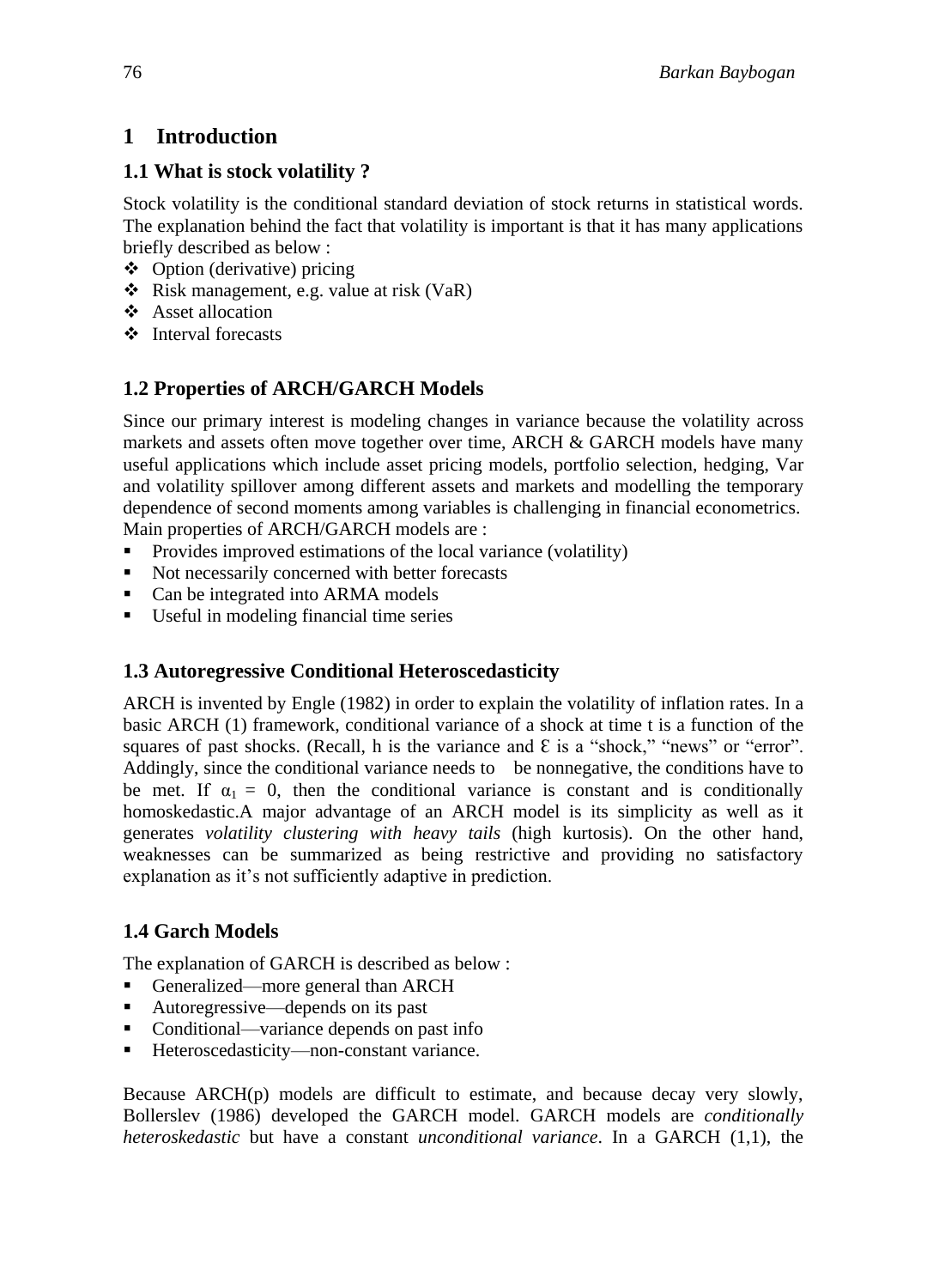variance (h<sub>t</sub>) is a function of an intercept ( $\omega$ ), a shock from the prior period ( $\alpha$ ) and the variance from the last period  $(β)$  :

$$
h_{t} = \omega + \alpha_1 \varepsilon_{t-1}^2 + \beta_1 h_{t-1}
$$

High order Garch models are ;

## **1.4.1 Linear Garch Variations**

- **a. Integrated GARCH (Engle and Bollerslev, 1986) :** Phenomena is similar to integrated series in regular (ARMA-type) time-series. Integrated GARCH occurs when  $\alpha+\beta=1$ . When this is the case, it means that there is a unit root in the conditional variance; past shocks do not dissipate but persist for very long periods of time.
- **b. GARCH in Mean (Engle, Lilien and Robbins, 1987) :** There is a direct relationship between risk and return of an asset. In the mean equation, a function of the conditional variance contained is usually the standard deviation. This allows the mean of a series to depend, at least in part, on the conditional variance of the series.

## **1.4.2 Non-linear Garch Variations (Dozens in last 20 years)**

Linear GARCH models all allow prior shocks to have a symmetric effect on  $h_t$ , where as non-linear models allow for asymmetric shocks to volatility. Exponential GARCH (1,1) (EGARCH) model is developed by Nelson (1991) :

## **Conditional Variance :**

 $\log(h_i) = \omega + \alpha_1 z_{t-1} + \gamma_1 (|z_{t-1}| - E[|z_{t-1}|]) + \beta_1 \log(h_{t-1})$ where  $z_t = \varepsilon_t / h_t$  and is the standardized residual.  $\gamma$  is the asymmetric component.

## **1.5 Advantages of GARCH Models Compared to ARCH Models**

The main problem with an ARCH model is that it requires a large number of lags to catch the nature of the volatility, this can be problematic as it is difficult to decide how many lags to include and produces a non-parsimonious model where the non-negativity constraint could be failed. The GARCH model is usually much more parsimonious and often a GARCH (1,1) model is sufficient, this is because the GARCH model incorporates much of the information that a much larger ARCH model with large numbers of lags would contain.

# **2 Multivariate GARCH Models**

Since the volatilities across the various markets and assets often move together over time, it becomes worthwhile in financial econometrics to model the temporary dependence of second moments among variables. Thus, we obviously can observe many useful applications such as asset pricing models, portfolio selection, hedging, VaR, and volatility spillover among different assets and markets.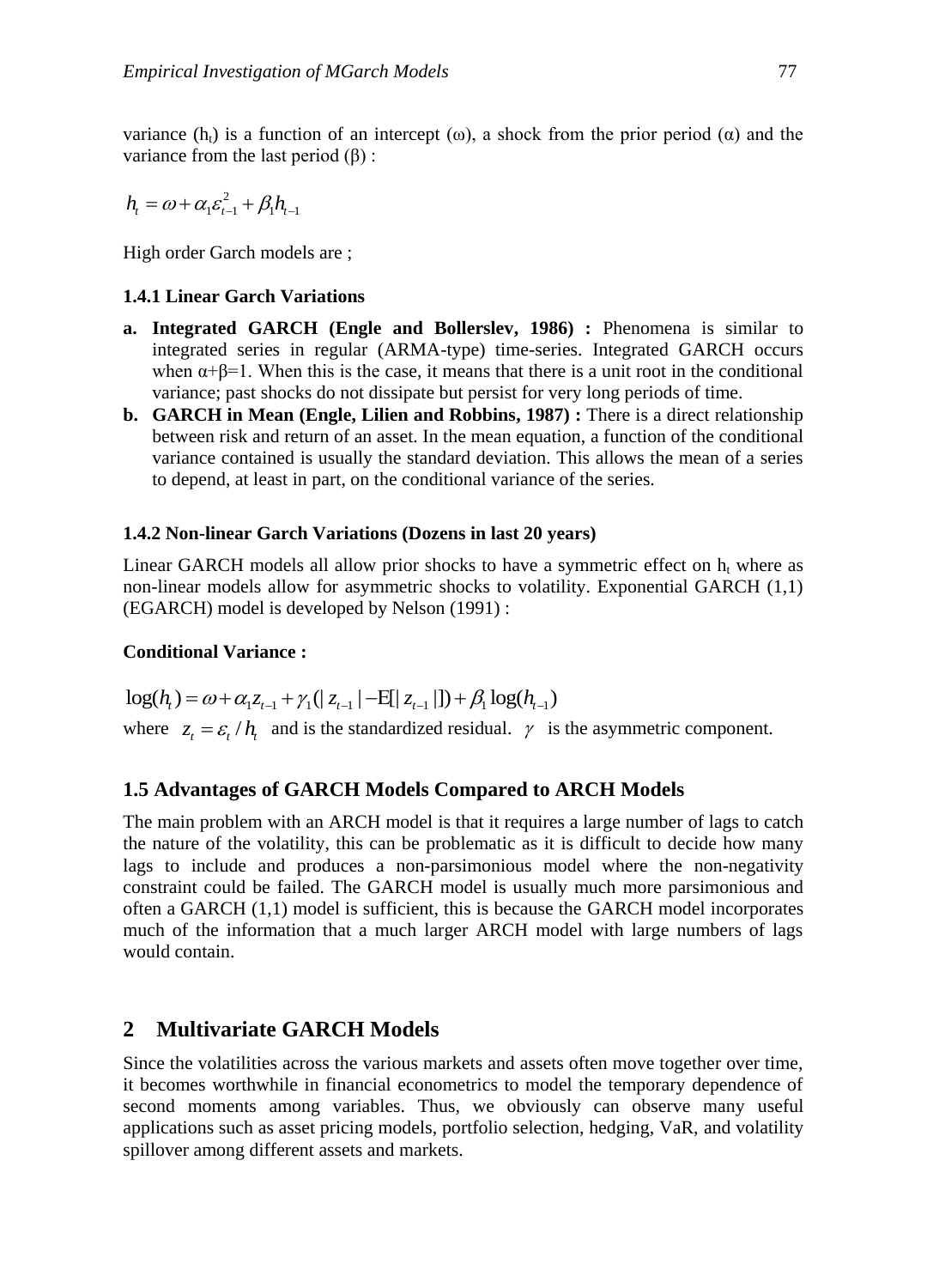Three approaches of MGarch are :

**1. Direct generalization of univariate Garch Model :** Exponentially weighted covariance, Diagonal VEC Model, BEKK model

**2. Linear combinations of univariate Garch Model :** Principal Component Garch Model, Factor Garch Model

**3. Nonlinear combinations of univariate Garch Models :** Constant Conditional Correlation Model, Dynamic Conditional Correlation Model

## **2.1 CCC Model Approaches**

**Bollerslev (1990) :** Bollerslev assumed that the conditional correlation matrix is constant over time. It is then desirable to test this assumption by reducing the number of parameters in the estimation of Mgarch models.

**Tsay (2000) :**Tsay proposed a test for constant correlations.

**Bera & Kim (2002) :** Bera & Kim developed a test for constancy of the correlation parameters in the CCC model of Bollerslev (1990). It is an information matrix-type test that besides constant correlations examines at the same time various features of the specified model.

## **2.2 DCC Model**

DCC model is an extension of CCC Model. The assumption of Bollerslev's (1990) model that the *conditional correlations* are *constant* may seem *unrealistic* in many empirical applications. In that respect, Tse (2000), Engle and Sheppard (2001) showed that correlations are *not constant over time*. Engle (2002) and Tse and Tsui (2002) propose a *generalization* of Bollerslev"s (1990) constant conditional correlation model by making the *conditional correlation matrix time-dependent*.

DCC model calculates a current correlation between variables of interest as a function of past realizations of both the volatility between the variables & the correlations between them.

# **2.3 DCC MGarch Model**

Conditional variance is:  $H_t = D_t R_t D_t$  where  $R_t$  is the time varying correlation matrix

and  $D_t$  is estimated from the univariate GARCH model.

The difference between the specification of  $H_t$  in DCC model and Bollerslev's (1990) CCC model is that *Correlation,*  $R_t$  *is allowed to vary with time so that the dynamic nature of the correlation can be captured.*

In a four market  $DCC(1,1)$ -MGARCH $(1,1)$  specification, the elements of the matrix D will take the form :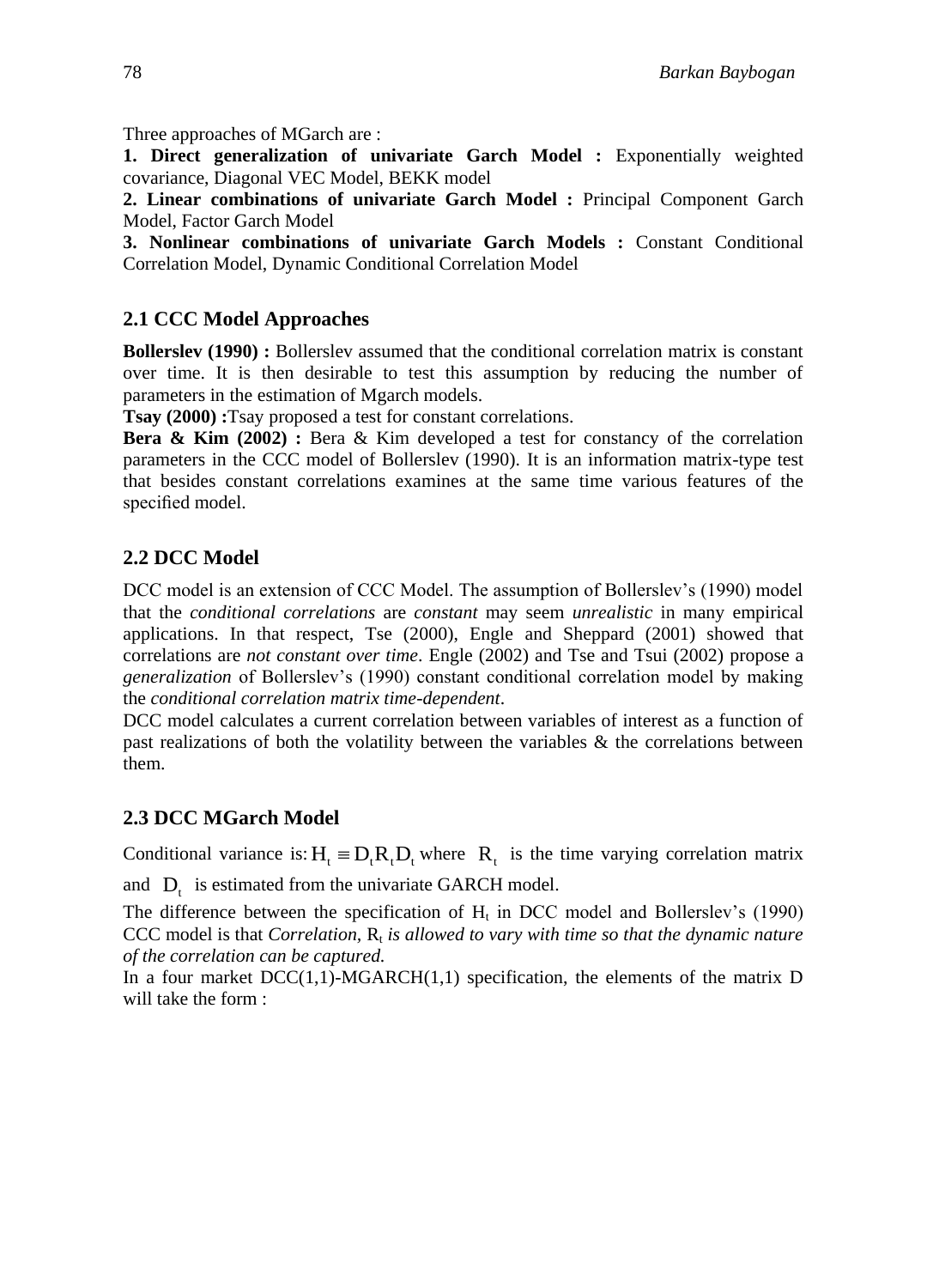$$
D_{t} = \begin{bmatrix} \sqrt{h_{11,t}} & 0 & 0 & 0 \\ 0 & \sqrt{h_{22,t}} & 0 & 0 \\ 0 & 0 & \sqrt{h_{33,t}} & 0 \\ 0 & 0 & 0 & \sqrt{h_{44,t}} \end{bmatrix}
$$

DCC-MGARCH uses a two-stage estimation procedure: 1-Conventional univariate GARCH parameter estimation for each zero mean series 2-The residuals from the first stage are then standardized and used in the estimation of the correlation parameters in the second stage. The correlation structure is given as  $R_1 = Q_t^{*-1} Q_t Q_t^{*-1}$ 

The covariance structure is specified by a GARCH type process as below: ' The covariance structure is specified by a GARCH type process as below:<br>  $Q_t = (1 - \lambda_1 - \mu_1)Q + \lambda_1(\eta_{t-1}\eta_{t-1}) + \mu_1Q_{t-1}$  where the covariance matrix is of  $Q_t$  is calculated as weighted average of *Q* (the unconditional covariance of the standardized residuals)  $\eta_{t-1}\eta_{t-1}$  is the lagged function of the standardized residuals and  $Q_{t-1}$  is the past realization of the conditional covariance.

In DCC specification, only the first lagged realization of the covariance of the standardized residuals and the conditional covariance are used. This requires the estimation of two additional parameters,  $\lambda_1$  and  $\mu_1$ .  $Q_t^*$  is a diagonal matrix whose elements are the square roots of the diagonal elements of *Qt* .

Hence, for a four-market specification it would take the form:

$$
Q_t^* = \begin{bmatrix} \sqrt{q_{11,t}} & 0 & 0 & 0 \\ 0 & \sqrt{q_{22,t}} & 0 & 0 \\ 0 & 0 & \sqrt{q_{33,t}} & 0 \\ 0 & 0 & 0 & \sqrt{q_{44,t}} \end{bmatrix}
$$

The off diagonal elements in the matrix  $R_t$  will hence take the form  $\rho_{12,t}/\sqrt{q_{11,t}q_{22,t}}$ where  $\rho_{12,t}$  is the conditional correlation between market 1 and market 2. If Q and  $\eta_{t-1}\eta_{t-1}$  are positive definite and diagonal then  $Q_1$  will also be positive and diagonal. The log likelihood for the parameter estimation in the second stage is:  $R^{-1}$ 1 1 og likelihood for the parar<br>  $\frac{1}{2}\sum_{t=1}^{T} (k \log(2\pi) + 2\log |D_t| + \log$ The log likelihood for the parameter estimation in the second stage is:<br>  $L = -\frac{1}{2} \sum_{t=1}^{T} (k \log(2\pi) + 2 \log |D_t| + \log |R_t| + \eta_t R_t^{-1} \eta_t$  where  $\eta_t$  is the standardized residual derived from the first stage univariate GARCH estimation which is assumed to be i.i.d. with a mean zero a variance,  $R_t$ ;  $\eta_t = \varepsilon_t / \sqrt{h_t}$ .  $R_t$  is also the correlation

matrix of the original zero mean returns.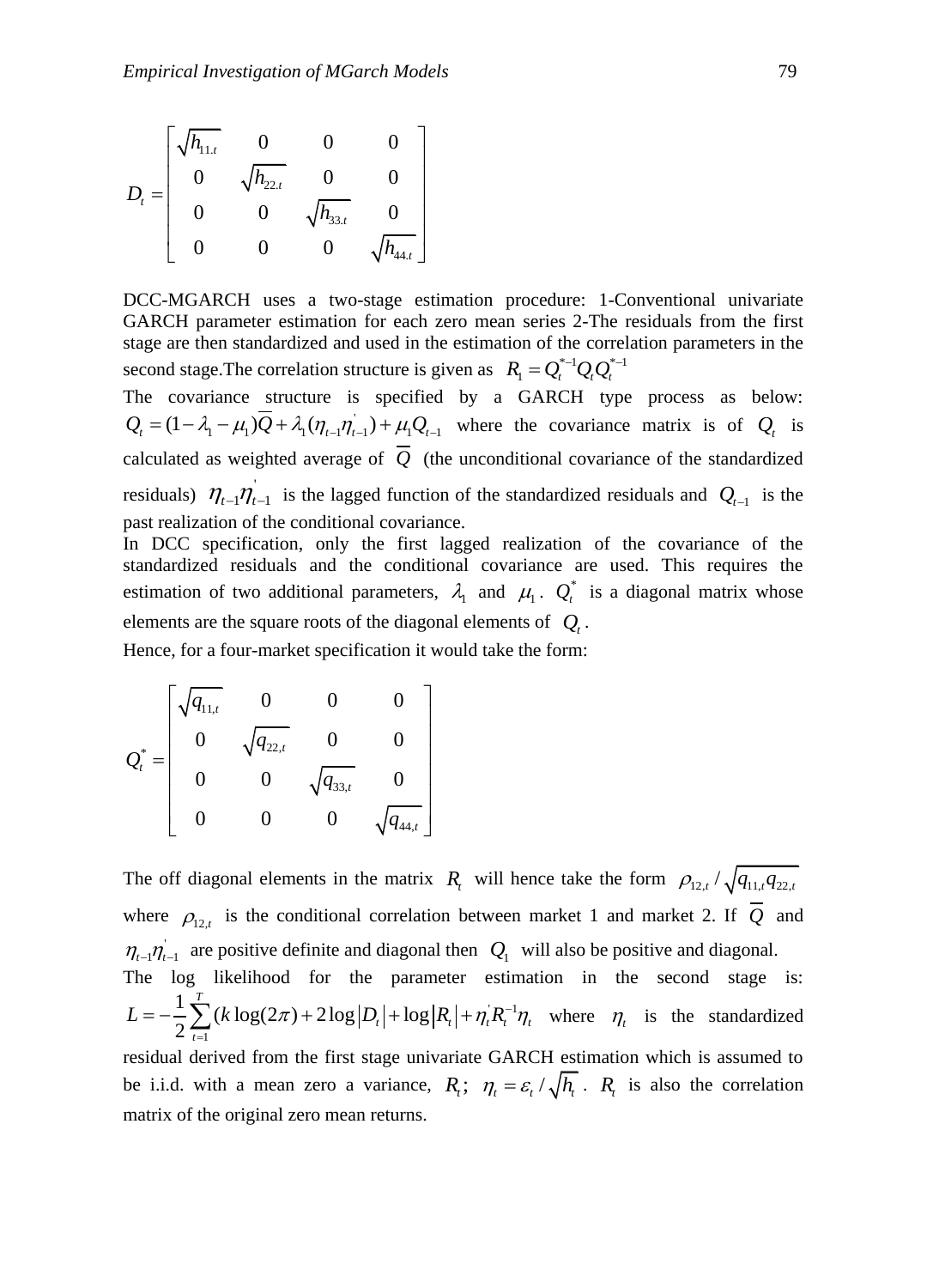# **2.4 Advantages of DCC Models over MGarch Models**

- The crucial point in MGARCH modeling is to provide a realistic but parsimonious specification of the variance matrix ensuring its positivity (Dilemma between flexibility and parsimony).
- BEKK models are flexible but require too many parameters for multiple time series of more than four elements.
- Diagonal VEC and BEKK models are much more parsimonious but very restrictive for the cross-dynamics(May be sufficient for some applications like asset pricing models).

In the contrast, Factor GARCH models allow the conditional variances and covariances to depend on the past of all variances and covariances, but they imply common persistences in all these elements. DCC models allow for different persistence between variances and correlations, but impose common persistence in the latter. They open the door to handling more than a very small number of series. (extension of the CCC model which is relatively easy to estimate.)

# **2.5 DCC of Engle**

This model is invented by Engle by 2002 as a generalized version of the Constant Conditional Correlation (CCC) model of Bollerslev [1990]. DCC of Engle belongs to a group of multivariate models that can be seen as nonlinear combinations of univariate GARCH models. It is similar to the constant conditional correlation formulation by Bollerslev but where the correlations are allowed to vary over time.

Defining the variance-covariance matrix,  $H_t$ , as  $D_t$  is a diagonal matrix containing the conditional standard deviations on the leading diagonal and  $R<sub>t</sub>$  is the conditional correlation matrix. Forcing  $R_t$  to be time-invariant would lead to the constant conditional correlation model of Bollerslev(1990). Numerous explicit parameterisations of *Rt* are possible, including an exponential smoothing approach discussed in Engle(2002). More generally, a model of the MGARCH form could be specified as

Engle(2002). More generally, a model of the M<br> $Q_t = S^{\text{O}}(t\bar{t} - A - B) + A^{\text{O}} u_{t-1} u_{t-1} + B^{\text{O}} Q_{t-1}$ 

Where *S* is the unconditional correlation matrix of the vector of standardized disturbances,  $u_t = D_t^{-1} \varepsilon_t$  and  $R_t = diag\{Q_t\}^{-1} Q_t diag\{Q_t\}^{-1}$ . This specification for the intercept term simplifies estimation and reduces the number of parameters to be estimated but is not necessary. Engle (2002) also proposes a GARCH-esque formulation for dynamically modeling  $D_t^2$ .

The model may be estimated in one single stage using maximum likelihood, although this will still be a difficult exercise in the context of large systems. Consequently, Engle advocates a two-stage estimation procedure where each variable in the system is first modelled separately as a univariate GARCH process and then, in a second stage, the conditional likelihood is maximised with respect to any unknown parameters in the correlation matrix. Under some regularity conditions, estimation using this two-step procedure will be consistent but inefficient. Other DCC models are proposed by *Tse and Tsui [2002]* or *Christodoulakis and Satchell [2002].*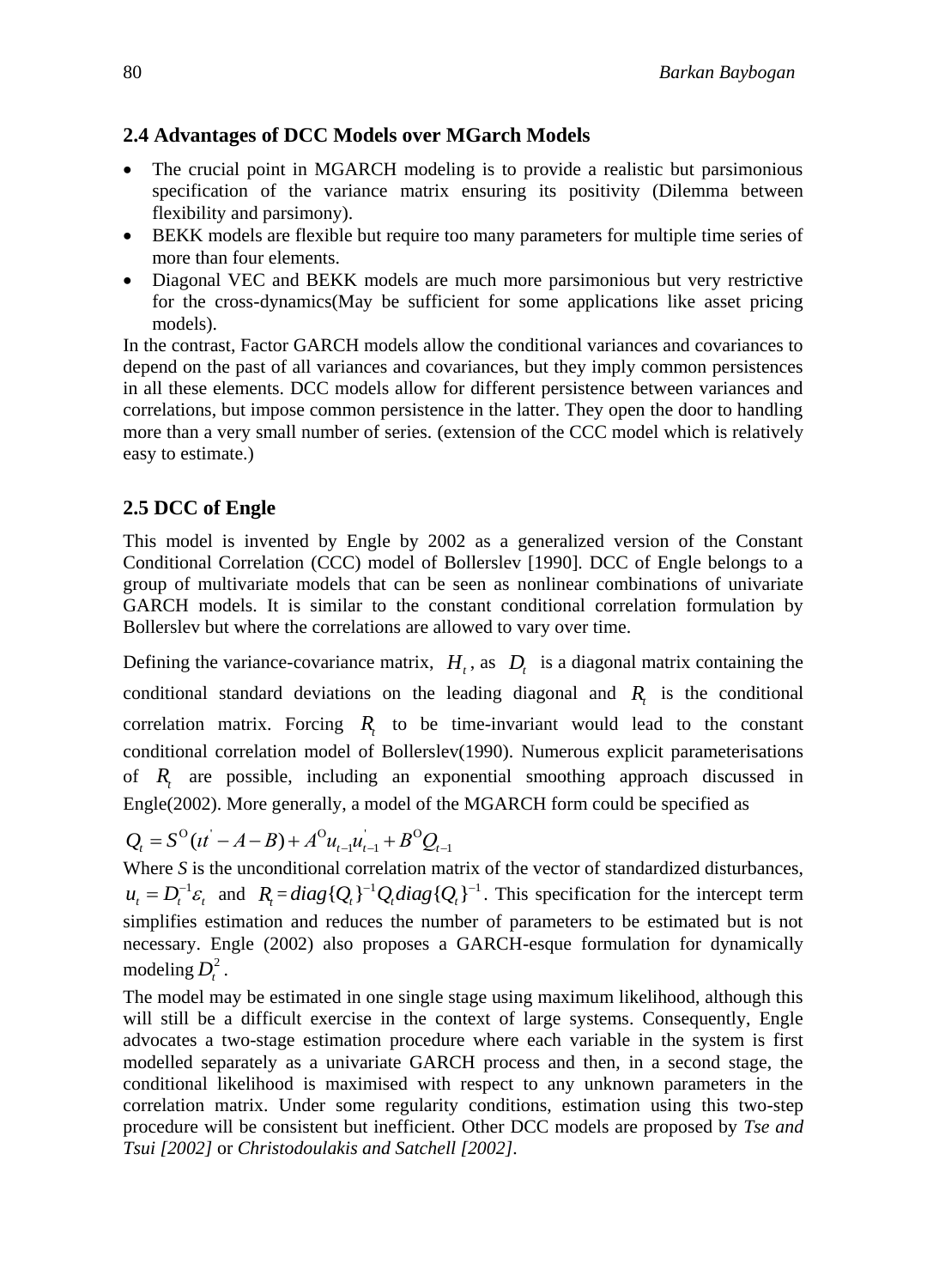**2.6 DCC Model of Tsay& Tsui(2002)**  
\n
$$
R_{i} = (1 - \theta_{1} - \theta_{2})R + \theta_{1} \Psi_{t-1} + \theta_{2} R_{t-1}
$$
\n
$$
\Psi_{ij,t-1} = \frac{\sum_{m=1}^{M} \epsilon_{i,t-m} \epsilon_{j,t-m}}{\sqrt{\left(\sum_{m=1}^{M} \epsilon_{i,t-m}^{2}\right)\left(\sum_{j=1}^{M} \epsilon_{j,t-m}^{2}\right)}}
$$

where:

 $\theta_1, \theta_2 > 0, \theta_1 + \theta_2 < 1$ , R is a symmetric N x N positive definite matrix with  $\rho_{ii} = 1.\Psi_{t-1}$ is the sample correlation matrix for  $(a_{t-M}, a_{t-M+1},..., a_{t-1})$  and  $R_t$  is a weighted average of correlation matrices  $(R, \Psi_{t-1}, R_{t-1})$ .

## **2.7 Drawback of the Both Models**

A primary drawback of DCC models is that all conditional correlations follow the same dynamic structure. In addition, the number of parameters to be estimated equals  $(N + 1)(N)$ +4)/2 is large when the N is large (Bauwens et al. 2006). Therefore Engle proposes the estimation of the DCC model by two-step procedure. Finally, if the conditional variances are specified as  $GARCH(1,1)$  models then the DCC(Tsay Tsui) and DCC(Engle) models contain  $(N +1)(N +4)/2$  parameters.

## **3 Empirical Investigation with DCC MGarch & MGarch BEKK Models**

## **3.1 R Package for DCC Garch Model of Engle**

In our empirical study based on the DCC Garch Modelling, we firstly obtained the index series of  $E/USD$  parity and Dow Jones. Our data consists of the index since the establishment of €/USD. The data range for the variables is **04.01.1999- 10.09.2010** with **2913 observations**.

**Elementary Statistics of Index & Return Series :** 

| Date                 | Eurusd                      | <b>Dowjones</b>      |                     |
|----------------------|-----------------------------|----------------------|---------------------|
| 01.02.1999           | Min.: 0.8252                |                      | Min.:6547           |
| 01.02.2000           | $1^{\text{st}}$ .Qu.:1.0101 |                      | $1st$ Qu.:9779      |
| 01.02.2001           |                             | <b>Median:1.2144</b> | <b>Median:10483</b> |
| 01.02.2002           | Mean: 1.1853                |                      | <b>Mean: 10471</b>  |
| 01.02.2005           | $3rd$ Qu.:1.3246            |                      | $3rd$ Qu.: 11036    |
| 01.02.2006           | Max.:1.5990                 |                      | Max.: 14164         |
| <b>Std deviation</b> | 0.1954816                   |                      | 1354.852            |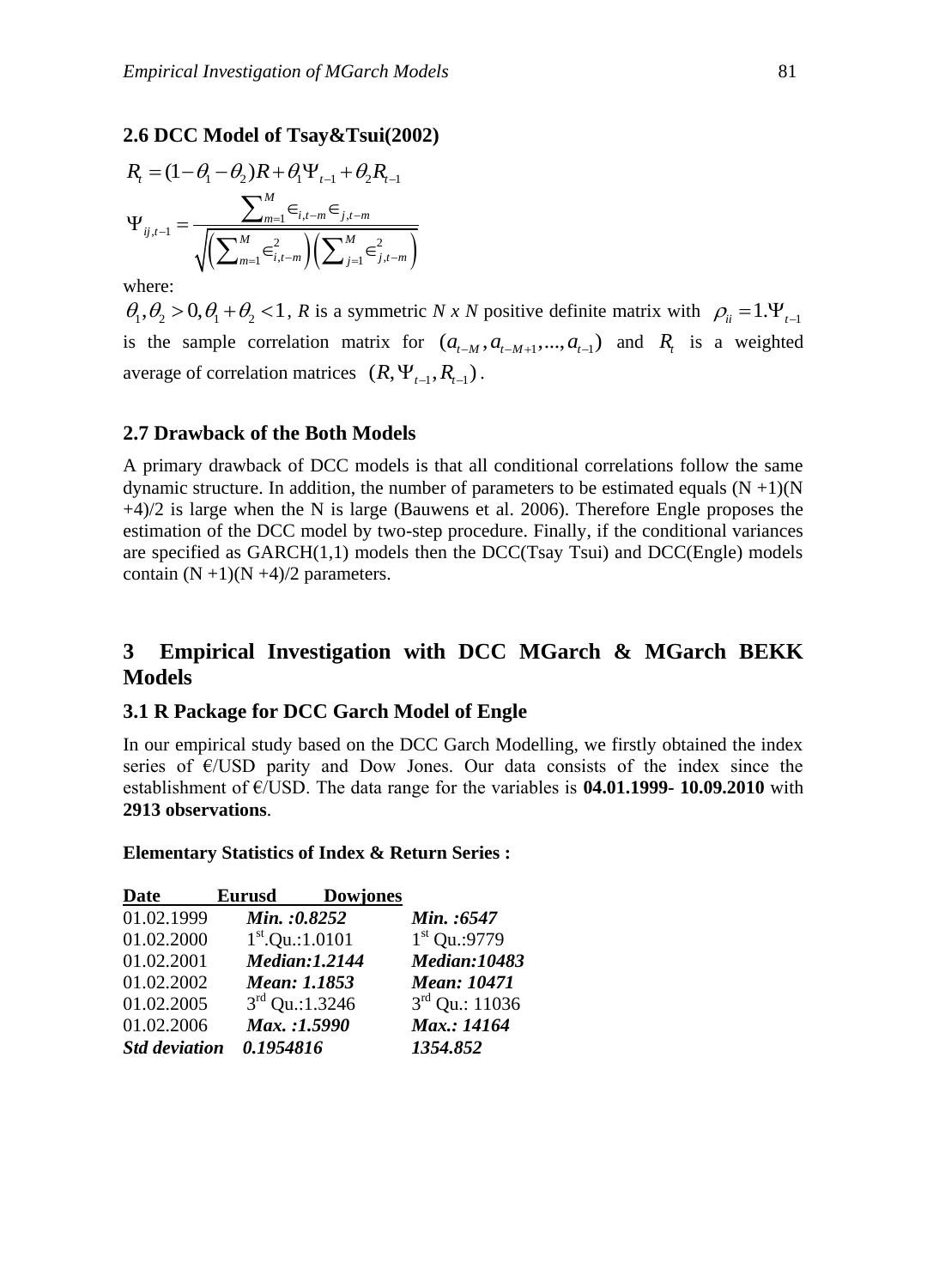

Figure 3-4: Boxplot & Barplot, €/USD

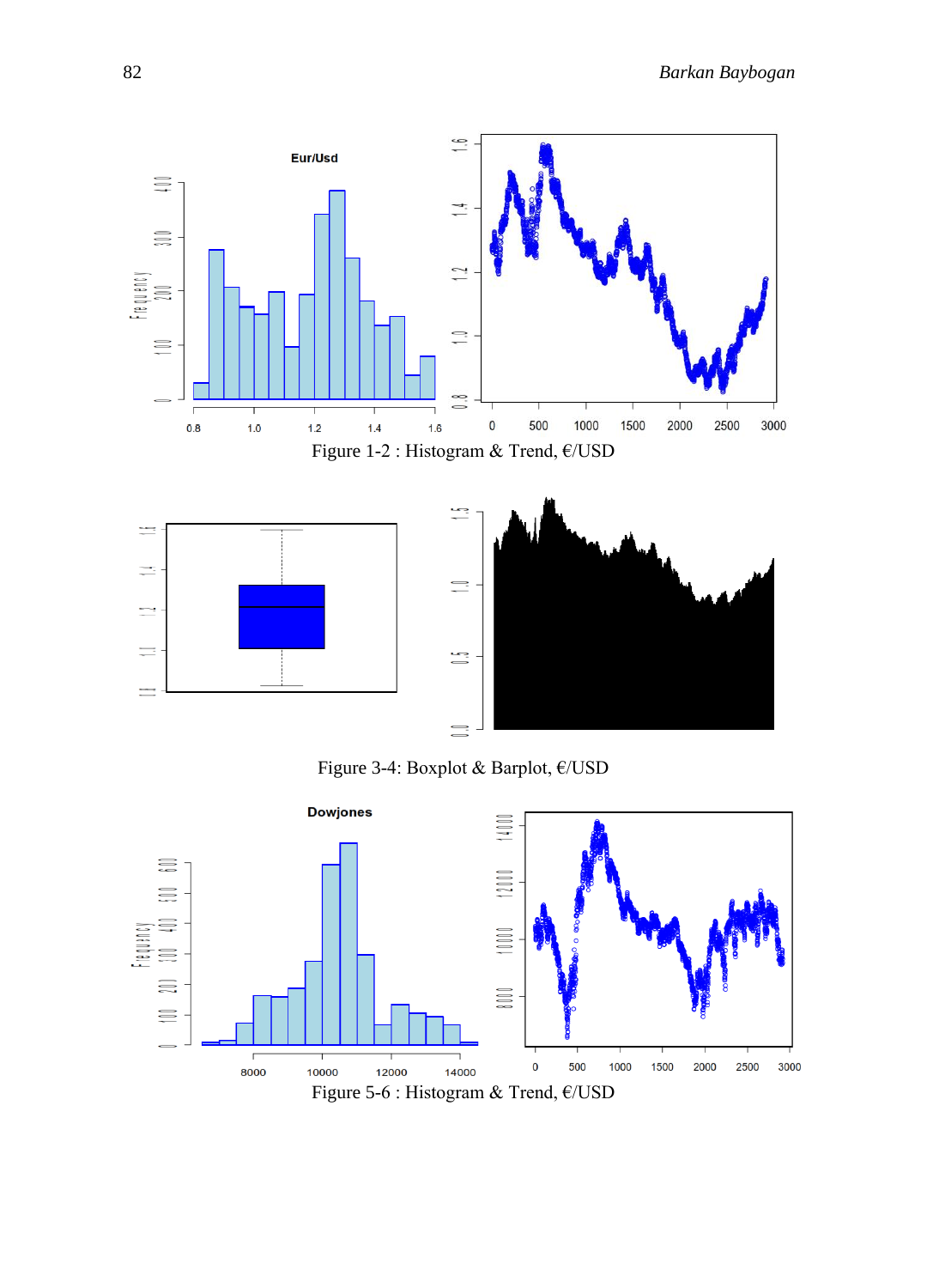

Figure 7-8: Boxplot & Barplot, €/USD



Figure 9: Log Returns, €/US



**Time** Figure 10: Log Returns, Dow Jones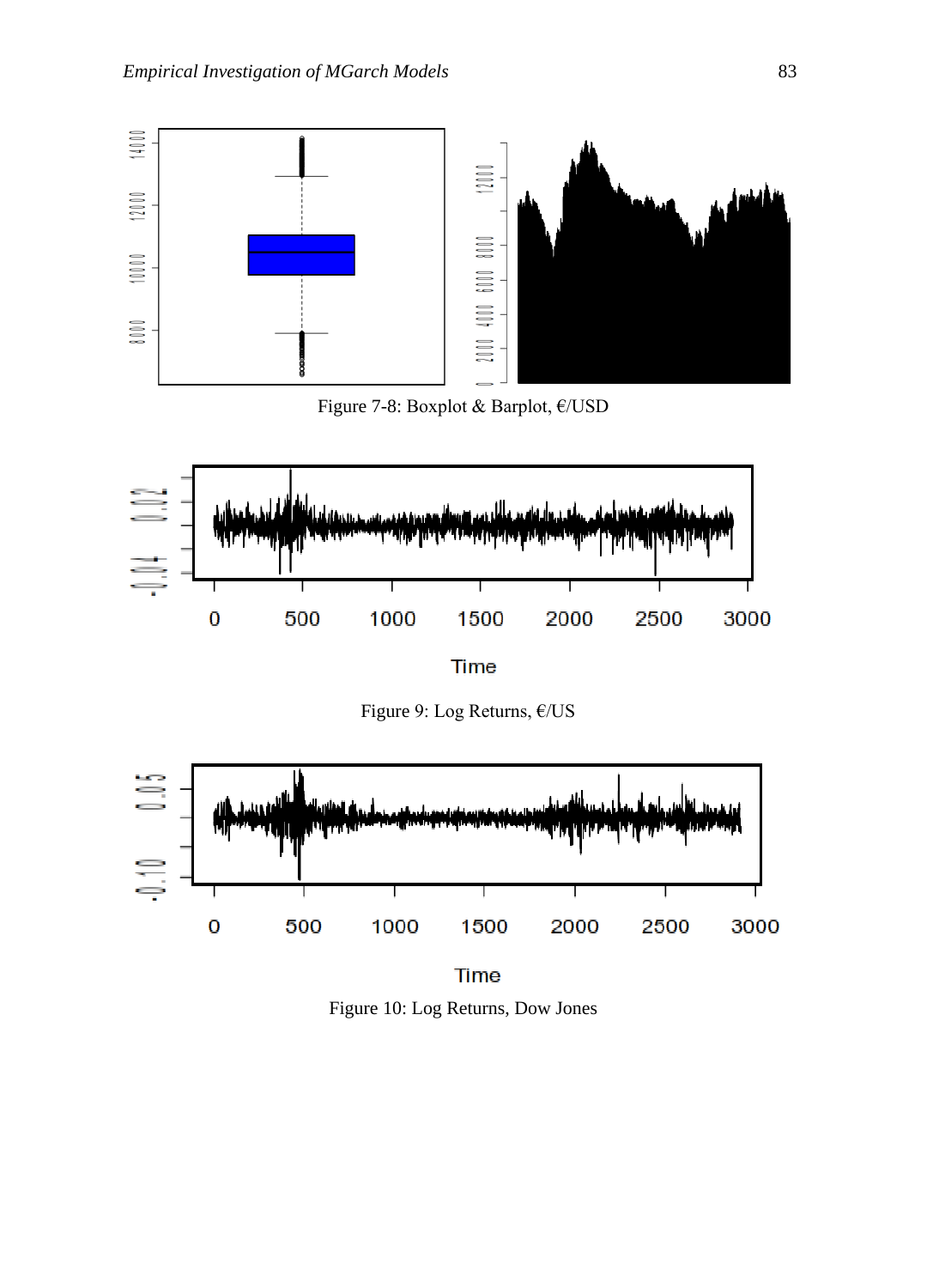## **3.2 Estimation a DCC Garch (1,1) Model**

Total time required for DCC Garch (1,1) estimation is 3,252 seconds. **Parameter estimates and their robust standard errors:**

|                      | estimates    | std.err      |  |  |
|----------------------|--------------|--------------|--|--|
| a1                   | 0.0033573581 | 0.0005474677 |  |  |
| a2                   | 0.004804514  | 0.020184682  |  |  |
| a3                   | 0.001042704  | 0.021362648  |  |  |
| A11                  | 0.203297911  | 0.000670264  |  |  |
| A22                  | 0.28567690   | 0.02646125   |  |  |
|                      | estimates    | std.err      |  |  |
| A33                  | 0.14982199   | 0.0280499    |  |  |
| <b>B11</b>           | 0.7441735309 | 0.0002195436 |  |  |
| <b>B22</b>           | 0.6245203    | 0.0158647    |  |  |
| <b>B33</b>           | 0.80591610   | 0.02070841   |  |  |
| ddc alph             | 0.010276730  | 0.002331534  |  |  |
| dcc beta             | 0.981004256  | 0.005542793  |  |  |
| Rounded results are: |              |              |  |  |
|                      | Estimates    | std.err      |  |  |
| a1                   | 0.003        | 0.001        |  |  |
| a2                   | 0.005        | 0.020        |  |  |
| a3                   | 0.001        | 0.021        |  |  |
| A11                  | 0.203        | 0.001        |  |  |
| A22                  | 0.286        | 0.026        |  |  |
| A33                  | 0.150        | 0.028        |  |  |
| <b>B11</b>           | 0.744        | 0.000        |  |  |
| <b>B22</b>           | 0.625        | 0.016        |  |  |
| <b>B33</b>           | 0.806        | 0.021        |  |  |
| dcc alpha            | 0.010        | 0.002        |  |  |
| ddc beta             | 0.981        | 0.006        |  |  |

Estimation of a DCC-GARCH model by R is performed in two steps. The function dcc.estimation internally calls two other functions, dcc.estimation1 and dcc.estimation2, that carry out the first and second stage optimisation.

## **3.3 The Results of the First Stage Estimation**

\$par [1] 0.05794271 0.06931460 0.03229092 0.45088570 0.53448751 0.38706846 0.86265493 [8] 0.79026595 0.89772830 \$value [1] -2494.872 The results of the second stage estimation \$par [1] 0.01027673 0.98100426 \$value [1] 3922.696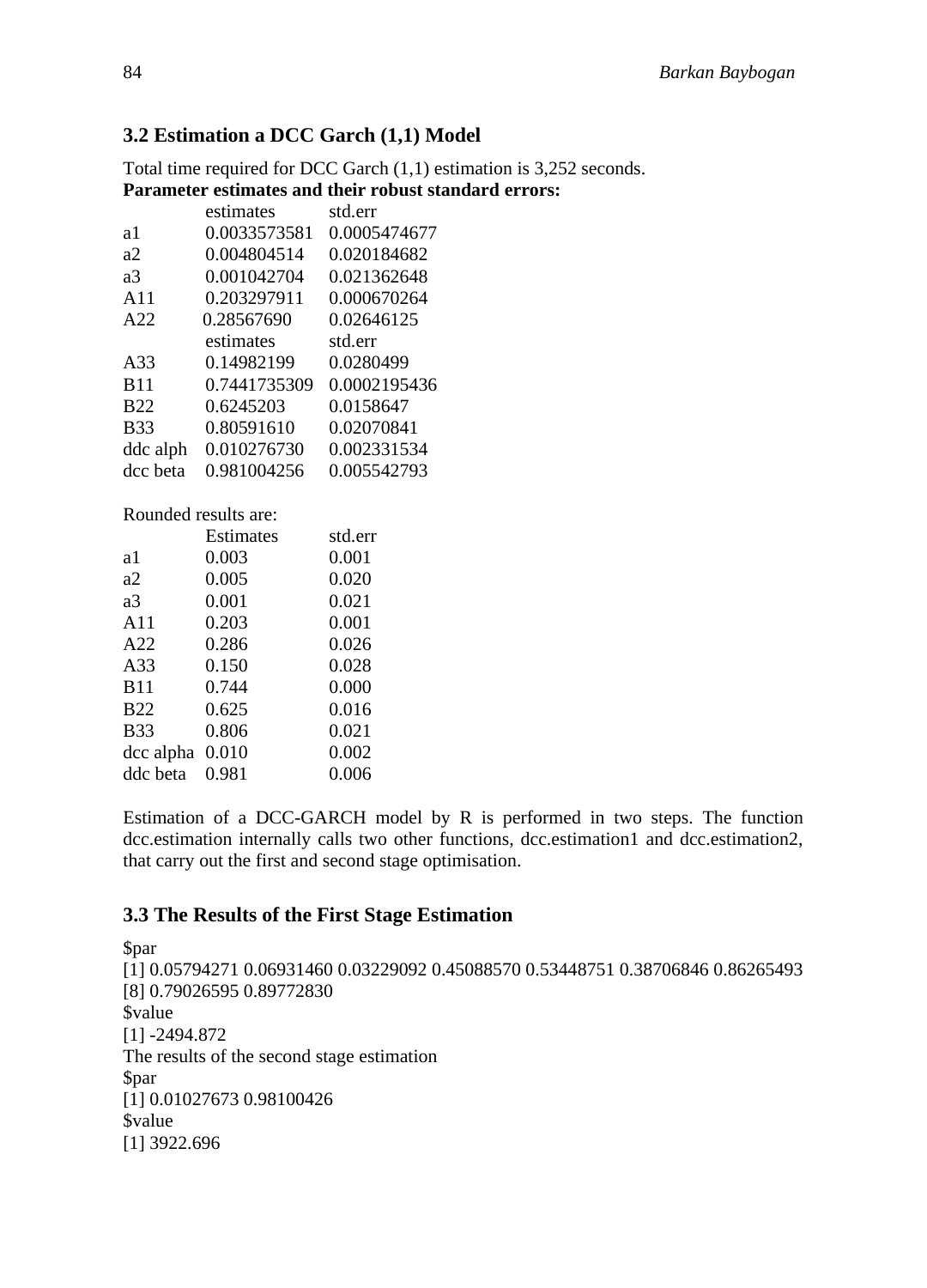## **3.4 The Ljung-Box Test of Autocorrelation**

The Ljung-Box (LB) test statistic for serial correlations can be calculated by ljung.box.test. The LB test is often applied to squared residuals to detect evidence for ARCH effects in the time series. When this is the case, the LB test is equivalent to the McLeod and Li (1983) test. However, since Li and Mak (1994) found that the asymptotic null distribution of the McLeod and Li (1983) test statistic is not a  $\chi$ 2 distribution when the test is applied to the residuals of an estimated GARCH equation, the McLeod and Li (1983) test is not suitable for this purpose.

#### **Returns on Euro/USD**

**Test stat p-value**

Lag 5 5.241644 0.387107090 Lag 10 16.323310 0.090743786 Lag 15 32.000282 0.006437579 Lag 20 37.638751 0.009799530 Lag 25 48.675302 0.003093085 Lag 30 51.519416 0.008577117 Lag 35 55.293454 0.015888967 Lag 40 57.628598 0.035078579 Lag 45 68.643648 0.013136800 Lag 50 78.697371 0.005915012

#### **Returns on Dowjones**

**test stat p-value** Lag 5 40.44241 1.215955e-07 Lag 10 51.28926 1.544369e-07 Lag 15 78.64875 1.232630e-10 Lag 20 105.57621 1.249477e-13 Lag 25 125.35354 2.491965e-15 Lag 30 129.35159 2.662721e-14 Lag 35 144.80999 2.621617e-15 Lag 40 147.56788 3.082578e-14 Lag 45 176.23872 1.957236e-17 Lag 50 184.23035 2.985796e-17

## **3.5 The Jarque-Bera Test of Non-normality**

We compute standard and robustified skewness measures of a vector or matrix of variables. The LJB test is imple*mented by* jb.test which simultaneously returns test statistics and associated p-values for as many time series as desired.

*Eur/Usd Return Series* **series 1 standard -0.098334945 robust 0.008442489**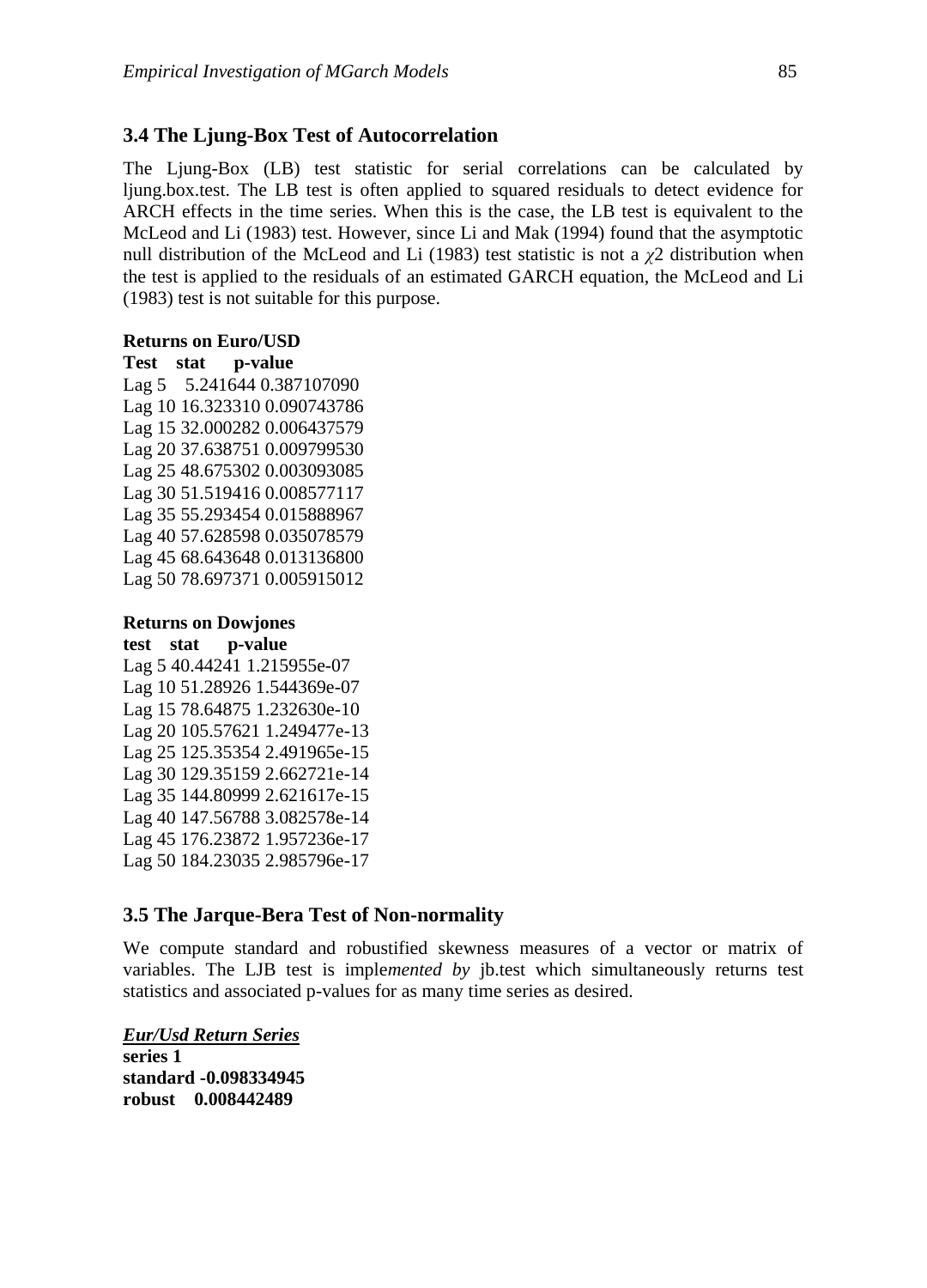*Dowjones return series* **series 1 standard -0.005726491 robust 0.040548877**

In financial econometrics, it is well-known that stock returns exhibit negative skewness and large excess kurtosis which is regarded as evidence for non-normality of stock return distribution. Kim and White (2004), however, found out in the Monte Carlo simulations they conducted that the conventional measures of skewness and kurtosis are extremely sensitive to a small number of outliers, hence propose alternative measures based on quantiles that are robust against the existence of outliers. The functions ""rob.sk"" and "rob.kr" return both conventional and robustified measures of skewness and excess kurtosis, respectively.

## **3.6 Standard and Robustified Skewness Measures of a Vector or Matrix of the Variables :**

**Eur/Usd Return Series series 1 standard** -0.098334945 **robust** 0.008442489

**Dow Jones return series series 1 standard** -0.005726491 **robust** 0.040548877

#### **Standard and robustified excess kurtosis**

**Eur/Usd Return Series series 1 standard** 2.7671388 **robust** 0.1504004

**Dow Jones return series series 1 standard** 7.1429357 **robust** 0.3070175

Since the difference between the Standard statistics  $\&$  the robust ones are large, it implies that the conventional measures are affected by a small number of outliers.

#### **The Jarque-Bera test of normality**

**Eur/Usd Return Series series 1 test stat** 9.337493e+02 **p-value** 1.733455e-203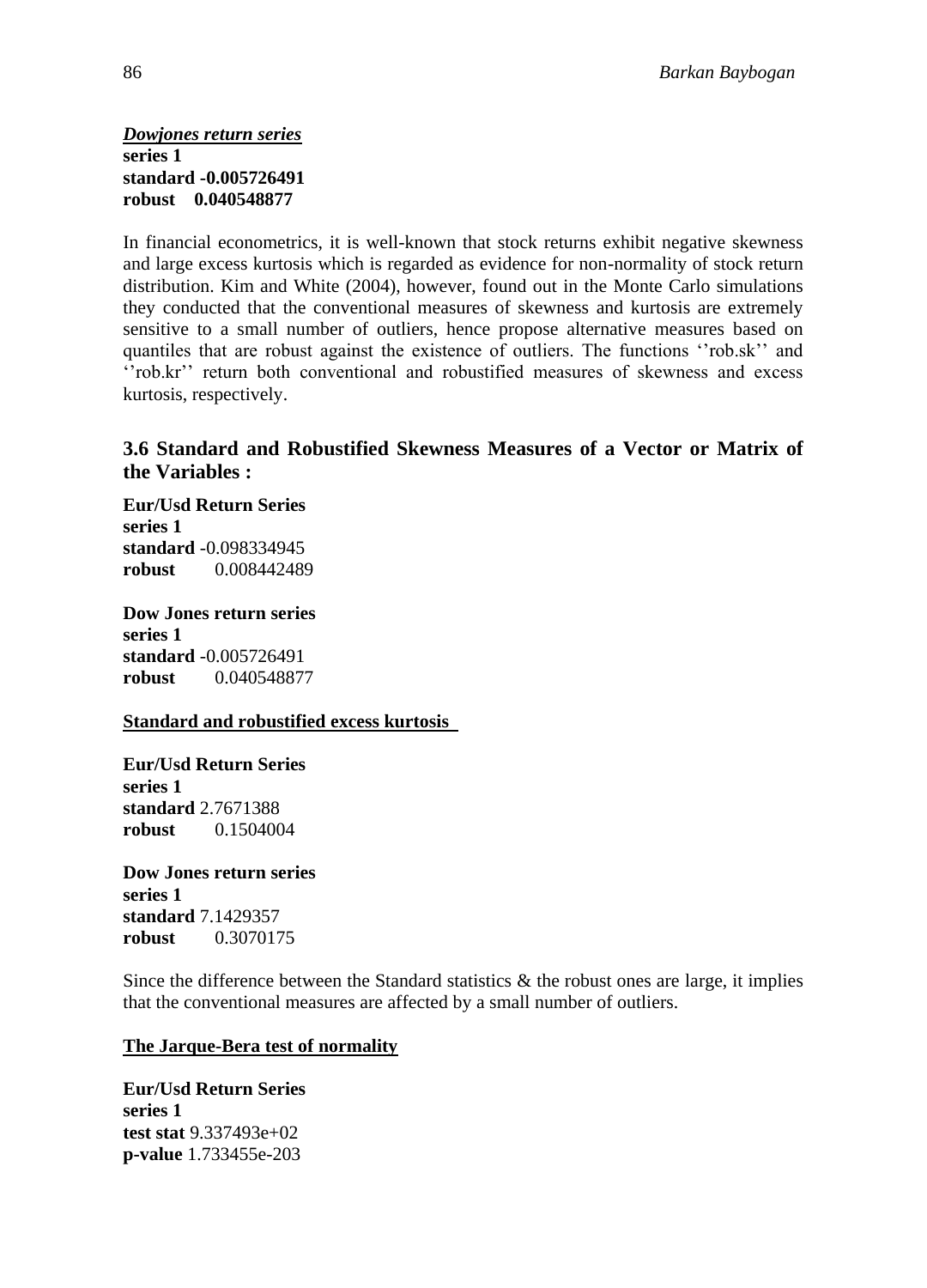**Dow Jones return series series 1 test stat** 6190.628 **p-value** 0.000

#### **3.7 R-Project for the Analysis of Multivariate Garch Models**

Harald Schmidbauer, Vehbi Sinan Tunalioglu & Angi Rösch have presented an R package which tries to provide elementary functionality to build a synchronized multivariate time series of daily or weekly returns, on the basis of separate univariate level series, which need not be in sync (i.e., different days may be missing). The main part of the package in which diagnostic tools are also included consists of functions which permit the estimation of MGARCH-BEKK and related models, among them a novel bivariate asymmetric model which is capable of distinguishing between positive and negative returns.

#### **3.7.1 MGarch BEKK Model**

The conditional covariance matrix is defined as

The conditional covariance matrix is dependent of  $H_t = C'C + A' \in \bigcup_{t=1}^{\infty} A + B'H_{t-1}B$ 

where:

 $A' \in_{t-1} \in_{t-1}^{\cdot} A = ARCH$  term

and

 $B'H_{t-1}B = \text{GARCH term}$ 

A significant advantage of MGarh Bekk Model is that covariance matrix must be positive definite.

With parameter matrices:

with parameter matrices:  
\n
$$
C = \begin{pmatrix} c_{11} & c_{12} \\ 0 & c_{22} \end{pmatrix}, A = \begin{pmatrix} a_{11} & a_{12} \\ 0 & a_{22} \end{pmatrix}, B = \begin{pmatrix} b_{11} & b_{12} \\ 0 & b_{22} \end{pmatrix} \pi r^{2}
$$

In a bivariate asymmetric quadratic GARCH model, the conditional covariance matrix is defined as

defined as  
\n
$$
H_{t} = C'C + A' \in_{t-1} \in_{t-1}^{t} A + B'H_{t-1}B + S_{w}(\in_{t-1})\Gamma' \in_{t-1} \in_{t-1}^{t} \Gamma
$$
\nwith an additional parameter matrix 
$$
C = \begin{pmatrix} \Gamma_{11} & \Gamma_{12} \\ 0 & \Gamma_{22} \end{pmatrix}
$$
 and a weight function  $S_{w}$ :  
\n
$$
S_{w}(e_{1}, e_{2}) = 0.5 - \frac{\cos(\frac{\pi}{4} + w) \cdot e_{1} + \sin(\frac{\pi}{4} + w) \cdot e_{2}}{2\sqrt{e_{1}^{1} + e_{2}^{2}}}
$$

Both DCC & BEKK models support the hypothesis at lower probabilities of 0*.*1-5*.*0% of VaR by assuming a significance level of 5%. Positive definiteness of the conditional covariance matrix is guaranteed in both of these models, and the forecasting accuracy of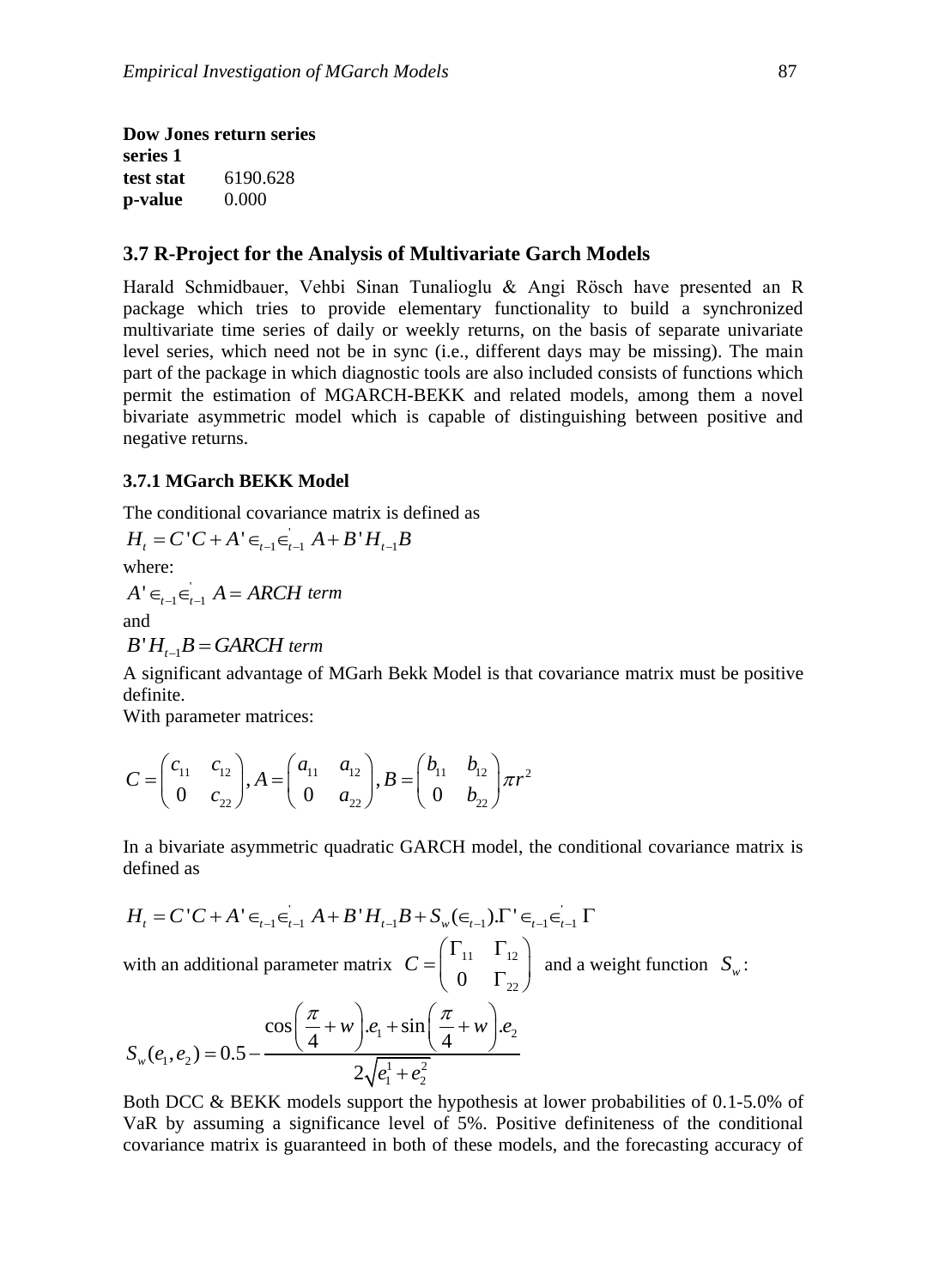the two models is equivalent on the basis of empirical excess rates. However, the BEKK model requires estimation of 24 parameters in the case of 3 variates where as DCC model involves 11 parameters.

#### **3.7.2 R Package for MGarch BEKK Model**

In an environment of scarce open-source packages for MGarch fitting, mgarchBEKK is able to simulate and estimate bivariate BEKK models, it allows for easy specification of a particular model structure, and helps in the diagnostic check of the fitted model. We applied the MGarch BEKK Model to the same data and initiated the estimation. In the application of the R package contemplated by Schmidbauer , Rösch & Tunalioglu; we obtained the data from separate sources and then combined the data sets of two variables. Return series of the variables are plotted following the combination of the data process :



Figure 11 : Return Series

## **3.7.3 Unit Root Test (ADF) of the Eurusd Return Series**

Dickey-Fuller =  $-13.5778$ , Lag order = 14, p-value = 0.01 Alternative hypothesis: stationary Unit Root Test (ADF) of the Dowjones return series: Dickey-Fuller =  $-13.5778$ , Lag order = 14, p-value = 0.01 Alternative hypothesis: stationary Below are the plotted autocorrelation & partial autocorrelation functions of the Eurusd returns & the squared return series :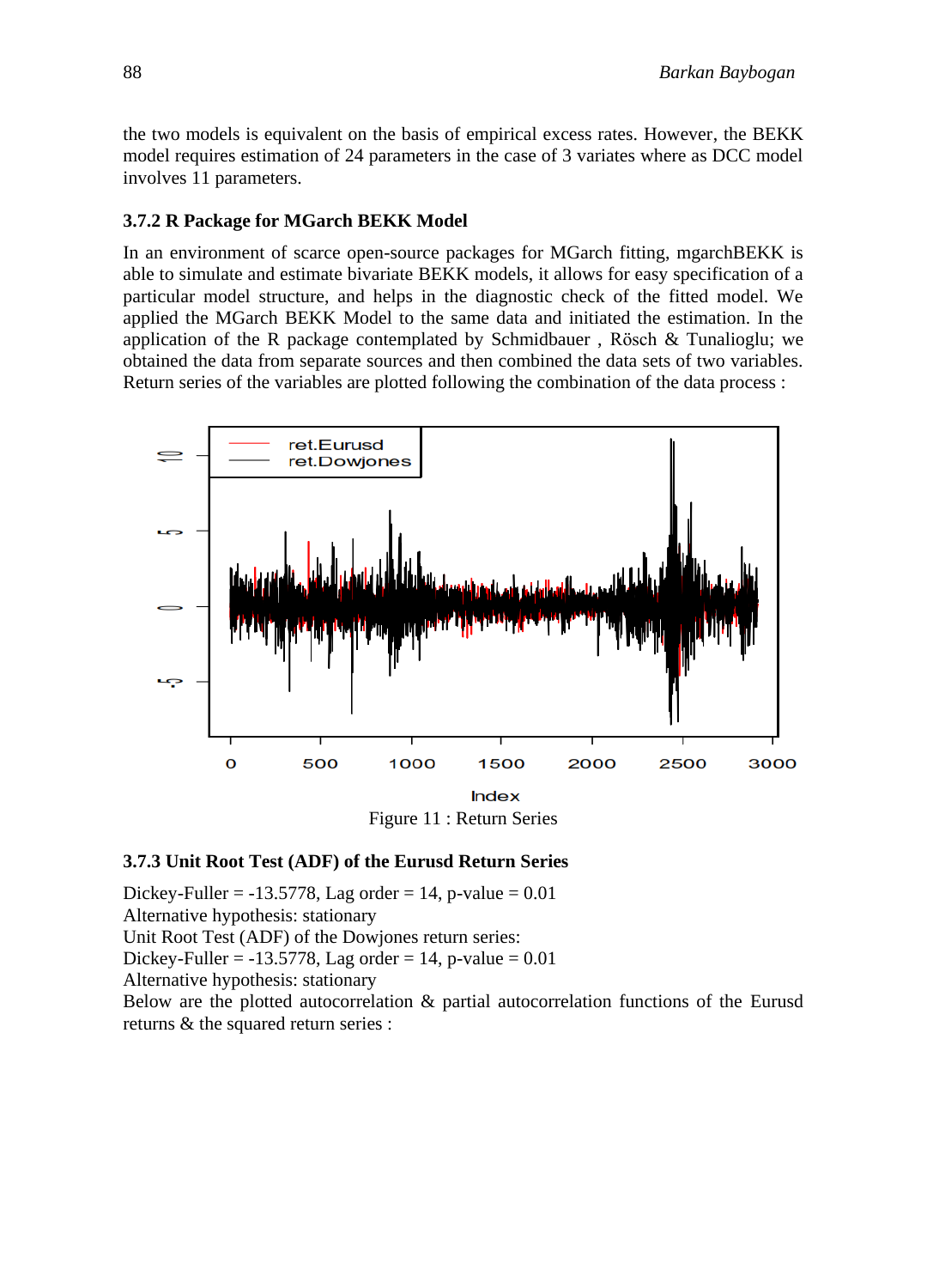

Figure 12 : ACF of Returns, €/USD

**Series ret.Eurusd** 



The plotted autocorrelation & partial autocorrelation functions of the Dow Jones returns & the squared return series:



Series (ret.Eurusd)^2

Figure 14 : ACF of Squared Returns, €/USD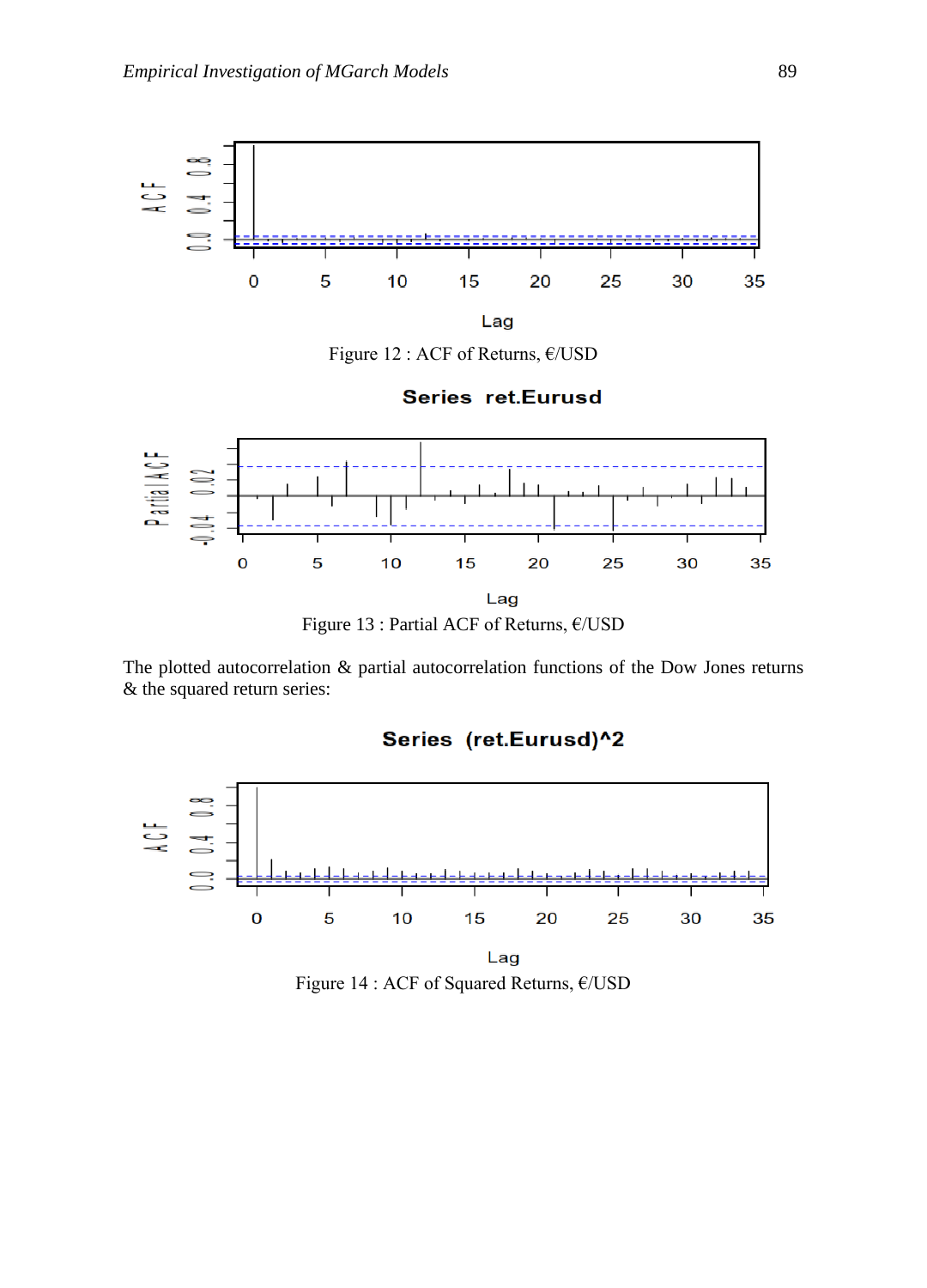

Series (ret.Eurusd)^2

Figure 15 : Partial ACF of Squared Returns, €/USD

Significant autocorrelation properties are detected for Dowjones squared return series as well as there is partial autocorrelation in the Dowjones return series. We subtracted the arithmetic mean from each return series of (i.e. 'mean-correct') in the data, hence determine a data frame with all mean-corrected returns. The estimation results of the mean corrected data frame by MGarch BEKK Model are described as follows :



**Series ret.Dowjones** 

Figure 17 : Partial ACF of Returns, Dow Jones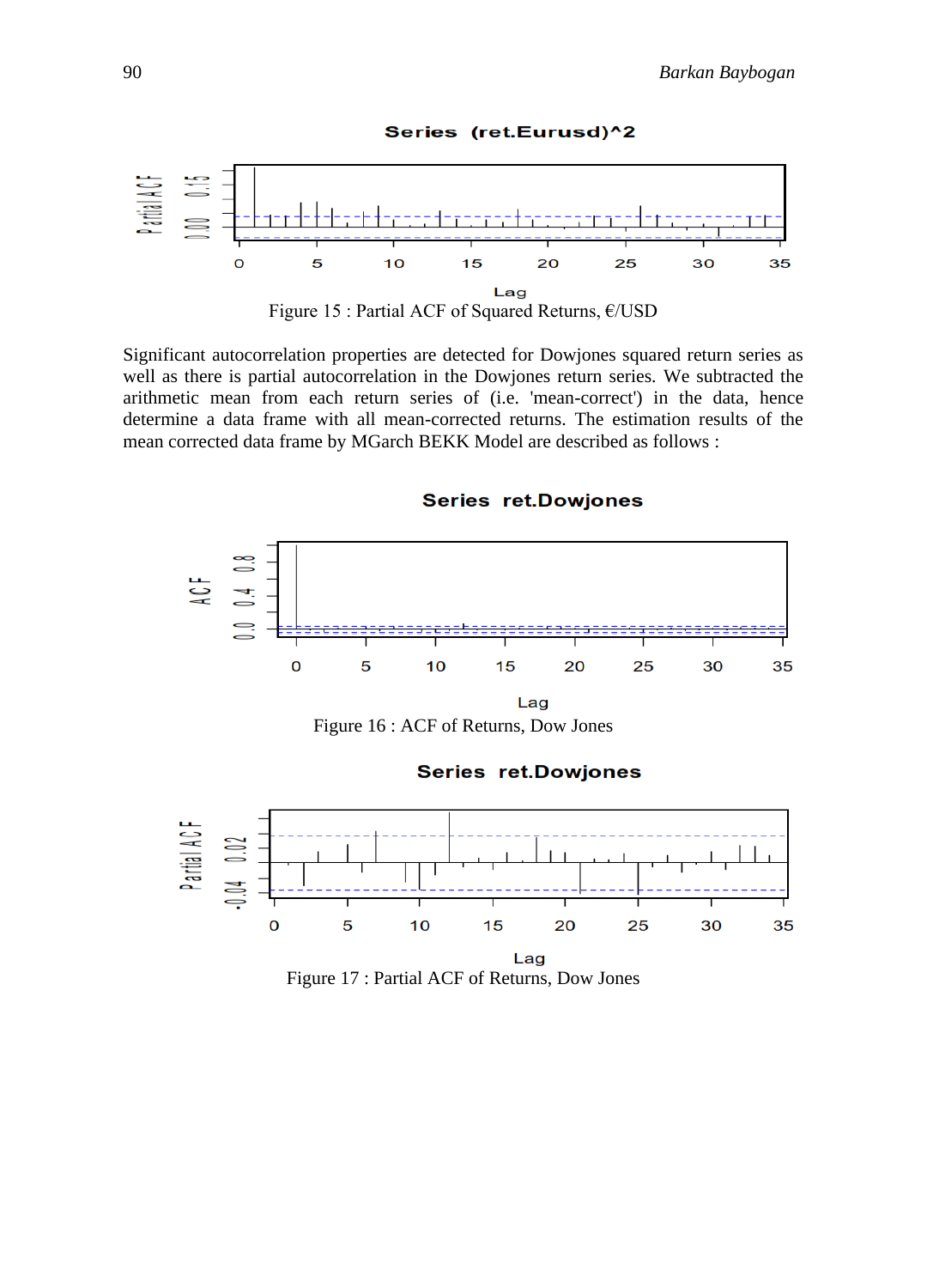

Series (ret.Dowjones)^2

Figure 18 : ACF of Squared Returns, Dow Jones

Series (ret.Dowjones)^2



Figure 19 : Partial ACF of Squared Returns, Dow Jones

```
$`1`
[,1] [,2][1,] 1.103421 1.103334e+00
[2,] 0.000000 -8.036241e-06
$`2`
[,1] [,2][1,] -0.598543 -0.1486507
[2,] -0.598543 -1.0484455
$`3`
[,1] [,2][1,] -18.23163 -18.16444
[2,] 18.25462 18.18755
```
Total time required for estimation is 160.578 seconds.

## **3.7.4 AIC(Akaike Criterion Information) of the Model** :

#### [1] -18542.16

The estimation results after fitting an **MGJR (i.e., baqGARCH**) to the first two columns of ret.mc where ret.mc is a dataframe with all mean-corrected returns of the variables are described as follows : (Initial values for the parameters are set at: 2 0 2 0.4 0.1 0.1 0.4 0.4 0.1 0.1 0.4 0.1 0.1 0.1 0.1 0.5)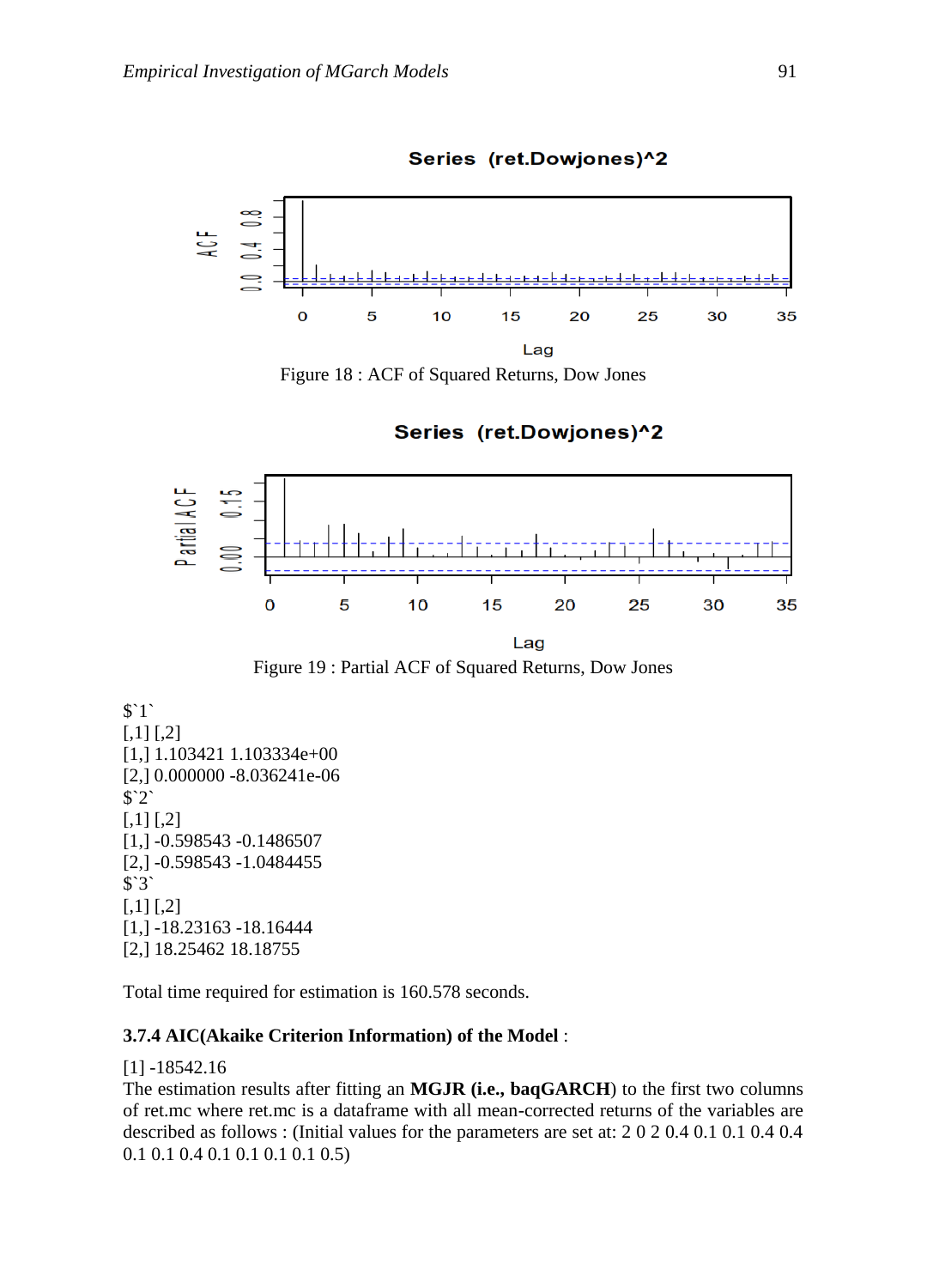```
$`1`
[,1] [,2][1,] 0.5012854 5.012910e-01
[2,] 0.0000000 2.780518e-08
$`2`
[,1] [,2][1,] 0.306878693 0.006879249
[2,] 0.006880917 0.306879618
$`3`
[,1] [,2][1,] -6.817573 -6.988166
[2,] 6.012838 6.183428
$4^{\circ}[0.1] [0.2][1,] -0.01620412 -0.01620523
[2,] -0.01620412 -0.01620523
$5^{\circ}[1] -5.834395
Through the Optimization Method ' BFGS ' (Default), the following is estimated :
1. residuals
2. correlations
3. standard deviations
```
4. eigenvalues

Total time required is 301.76 for the BaqGarch estimation.

# **4 Conclusion**

The standard statistics  $\&$  the robust ones being large imply that the conventional measures are affected by a small number of outliers. We also detected autocorrelations among the residuals with respect to returns on Euro/USD by Ljung-Box test. In regards to Dow Jones data, significant autocorrelation properties are detected for the squared return series as well as there is partial autocorrelation in the Dow Jones return series.

Having investigated with DCC & BEKK models, we can conclude that both models support the hypothesis at lower probabilities of 0.1-5% of Var by assuming a significance level of 5%. Positive definiteness of the conditional covariance matrix is guaranteed in both of these models as well as the forecasting accuracy of the two models is equivalent on the basis of empirical excess rates. However, the BEKK model requires estimation of 24 parameters in the case of 3 variates where as the DCC model involves 11 parameters. In an environment of scarce open-source packages for MGarch fitting, mgarchBEKK is

able to simulate and estimate bivariate BEKK models, it allows for easy specification of a particular model structure, and helps in the diagnostic check of the fitted model.